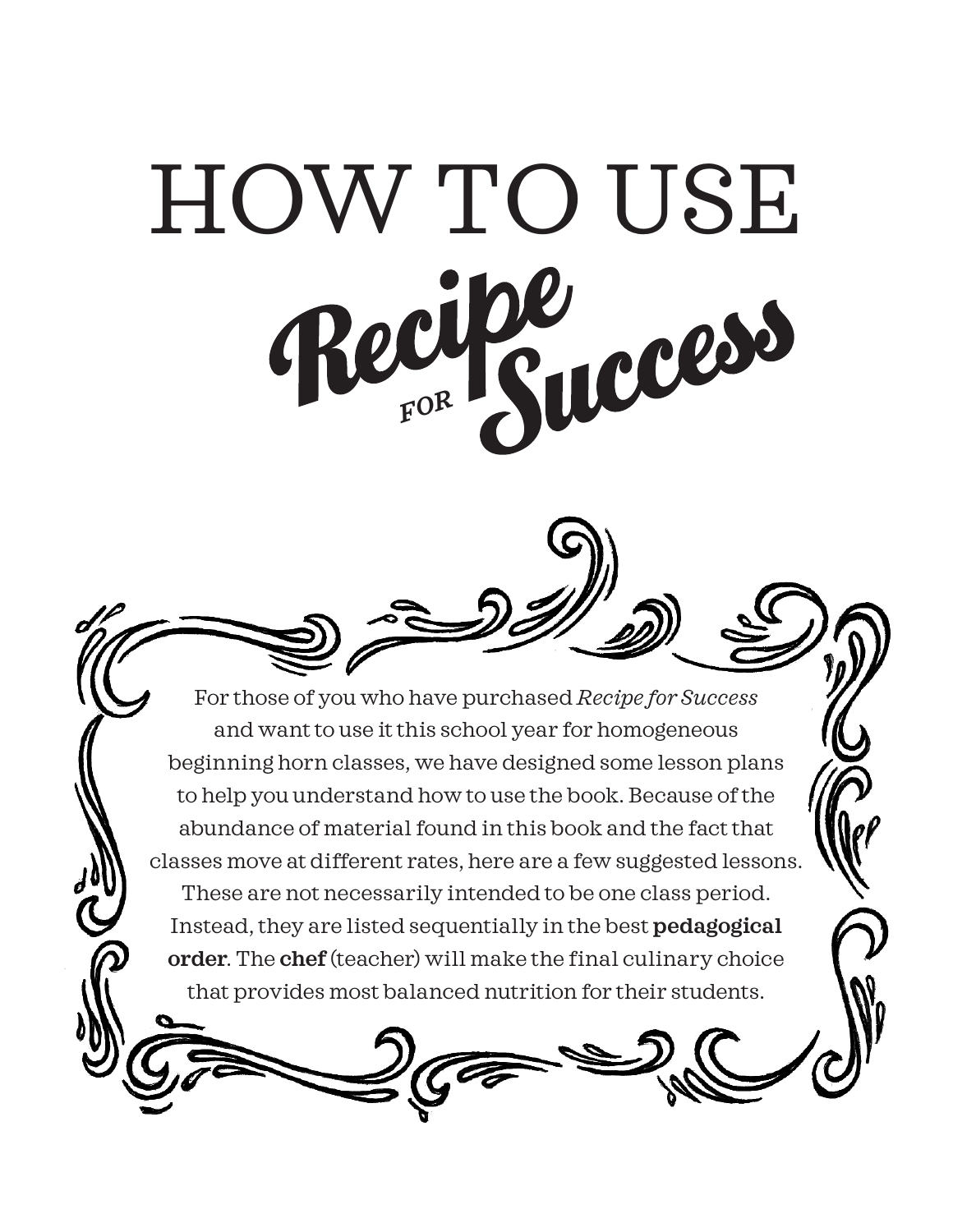

## **1 Lesson One:** 2nd valve slide only

*Objectives:* To become familiar with the book and how to use it

- Read pages: 2, 3
- Page 24: Number 3, 4, 5



## **2 Lesson Two:** Mouthpiece/2nd valve slide

*Objectives:* To identify the parts of the horn; To demonstrate a buzz on the 2nd valve ring with an open aperture and correct embouchure

- Page 24: Number 2, 3, 4, 5
- Page 25: Number 6
- Read page: 9



## **3 Lesson Three:** Mouthpiece/2nd valve slide

*Objectives:* To tongue on the mouthpiece with continuous air; To demonstrate a gradual siren going higher and lower; To develop the ability to match pitch on the mouthpiece

- Page 24: Number 2, 3, 4, 5
- Page: 25 Number 6, 7
- Page: 27



## **4 Lesson Four:** Mouthpiece

*Objectives:* To identify the four points of an ideal embouchure; To define and spell the words embouchure and aperture; To develop the ability to match pitch on the mouthpiece; To demonstrate a tall breath with the mouthpiece placed on the top lip; To demonstrate proper tonguing with connected notes

- Read page 17
- Page 24: Number 2, 3, 4
- Page 25: Number 6, 7
- Page 27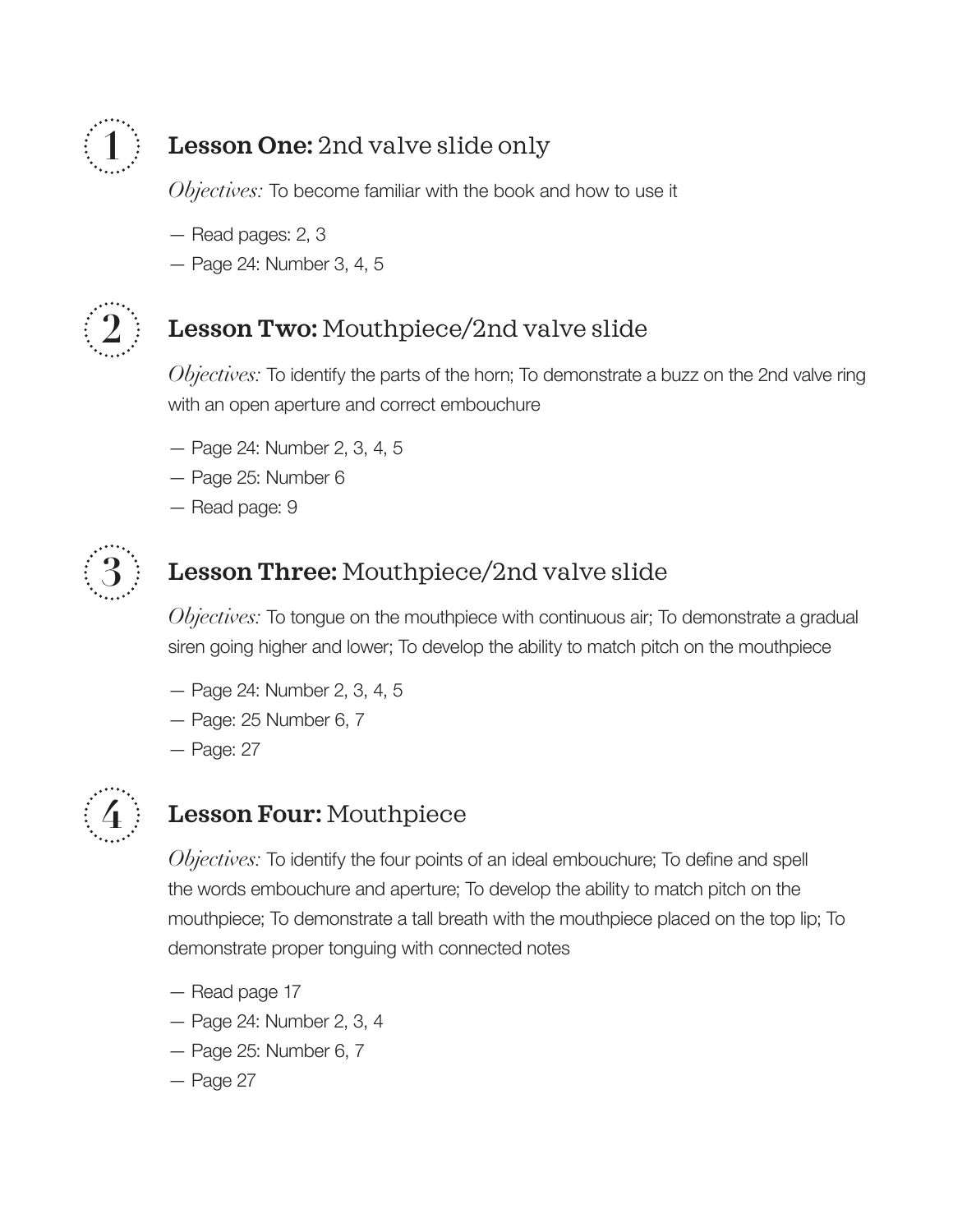

## **5 Lesson Five:** Begin using the horn

*Objectives:* To model the proper way to hold and set down the horn; To model the correct posture for playing the horn; To perform a long, steady note on the horn without changing pitch

- Read page 10, 13, 14
- Page 25: Number 8



# **6 Lesson Six**

*Objectives:* To identify the F and/or Bb slides of the horn; To locate the main tuning slide; To set up the slides for good general tuning;

- Read pages 23, 18
- Page 25: Number 6, 7, 8
- Page 26: Number 9
- Read page 35: if students are playing a double horn



#### **7 Lesson Seven**

*Objectives*: To demonstrate how to empty water from the horn; To establish good practice habits

- Page 28
- Read page 11



## **8 Lesson Eight**

*Objectives:* To develop the ability to tap the left foot along with the beat of a metronome; To identify a whole note, whole rest, staff, treble clef, barline

- Page 24: Number 3, 4
- Page 27
- Page 29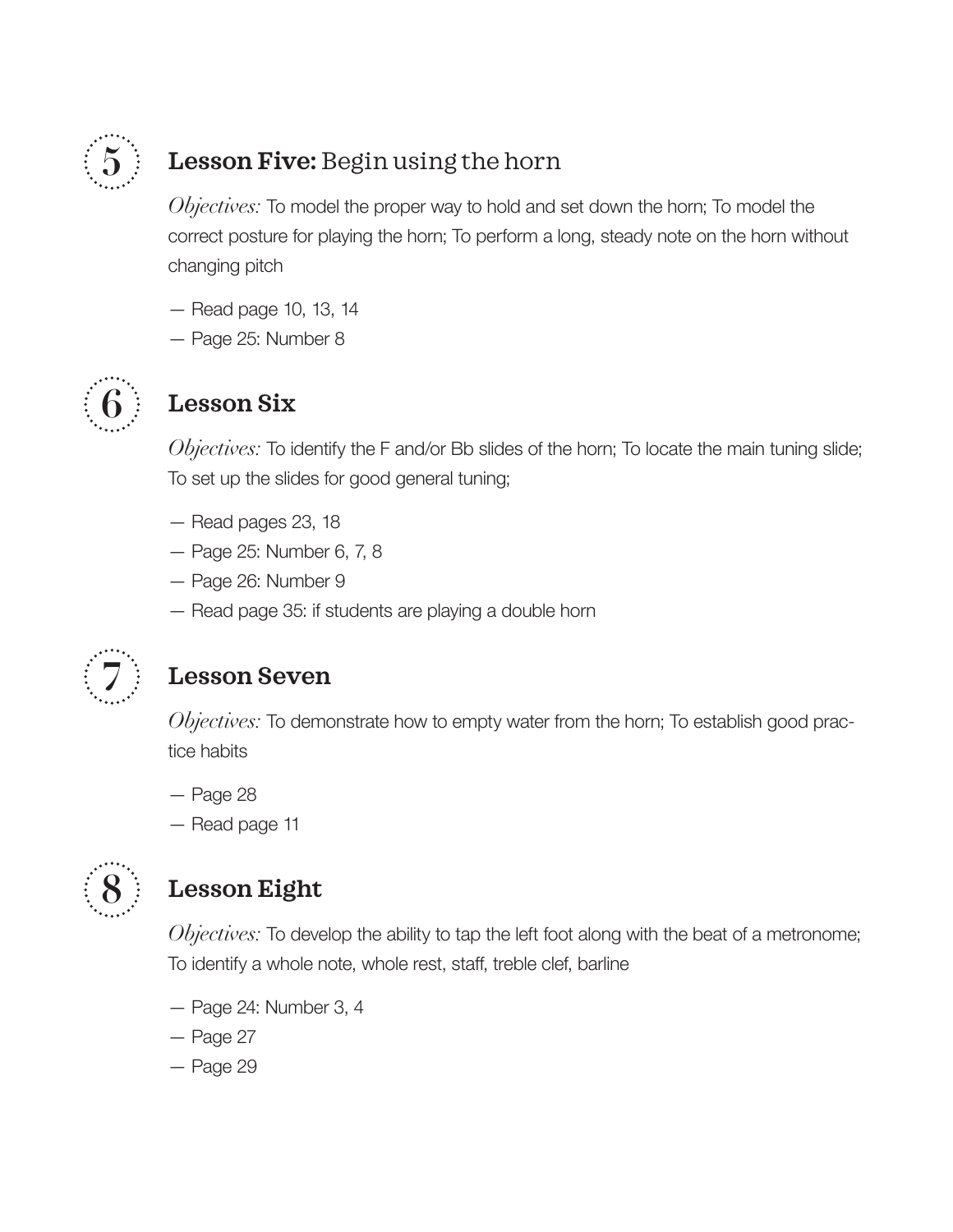

## **9 Lesson Nine**

*Objectives*: To learn to play D and F; To demonstrate a tall breath with the mouthpiece placed on the top lip

- Page 24: Number 3, 4
- Page 25: Number 6, 7
- Page 30



# **10 Lesson Ten**

*Objectives:* To demonstrate knowledge of the first five notes: C, D, E, F, G) by naming, fingering and playing them.

- Page 24: Number 3, 4
- Page 25: Number 6, 7
- Page 31



### **11 Lesson Eleven**

*Objectives:* To learn to play Bb, Eb F#, half notes, half rests; To demonstrate a slur between two or more notes

Page 25: Number 7 Page 32



### **12 Lesson Twelve**

*Objectives:* To perform four consecutive notes on the mouthpiece and horn, keeping the notes connected

Page 27: Lines 6, 7 Page 33



## **13 Lesson Thirteen**

*Objectives:* To find middle C on the horn by using the trigger; To demonstrate knowledge of the following notes by naming, fingering and playing them: C, D, E, F, G, F#, Bb, Eb

- Page 25: 6, 7
- Read: Page 35
- Page 34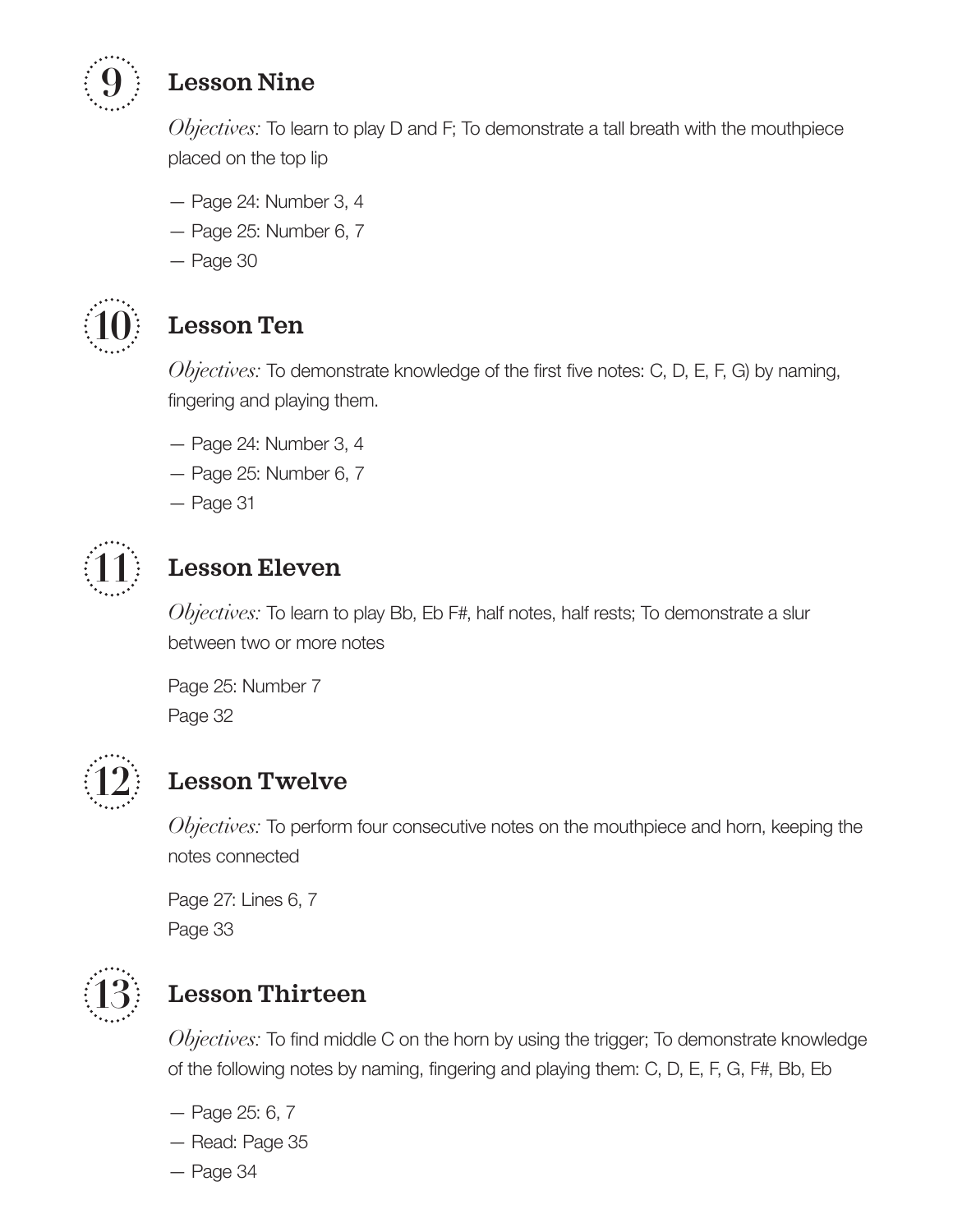

## **14 Lesson Fourteen**

*Objectives:* To explain concert/horn pitch

- Page 32, 33, 34: choose lines at random
- Read and discuss: Page 36-37



### **15 Lesson Fifteen**

*Objectives:* To intentionally review everything from the objective pages while having fun; To indentify the five food groups in this book and explain how that applies to practicing

- **Play a review game:** Use pages 19, 38
- Celebrate: Read page 39
- **Begin "eating" from all the food groups**



### **16 Lesson Sixteen**

*Objectives:* To perform a smooth lip slur by sliding through the pitches; To describe two characteristics of a poor tone; To recite the musical alphabet forward and backwards on any letter; To find C and walk up to the correct starting pitch; To be able to rapidly identify all parts of the horn

- Range & Flexibility: Page 43, Letter A
- Breathing & Tone: Read page 69
- Technique: Practice page 91
- Music: Page 135, Number 1, 2, 4: Find C and walk up or down to starting pitch
- Just For Fun: Page 181, Number 1



### **17 Lesson Seventeen**

*Objectives:* To perform smooth lip slurs by sliding through pitches; To recite the musical alphabet forward and backwards on any letter; To demonstrate the three positions of holding the horn; To accurately play the first note of each song by finding middle C and "walking" up or down to the correct pitch

- Range & Flexibility: Page 43, Letter B
- Breathing & Tone: Page 70, Number 1
- Technique: Practice page 91
- Music: Page 135, Number 3, 5: ala carte: 2, 4
- Just For Fun: Page 181, Number 2